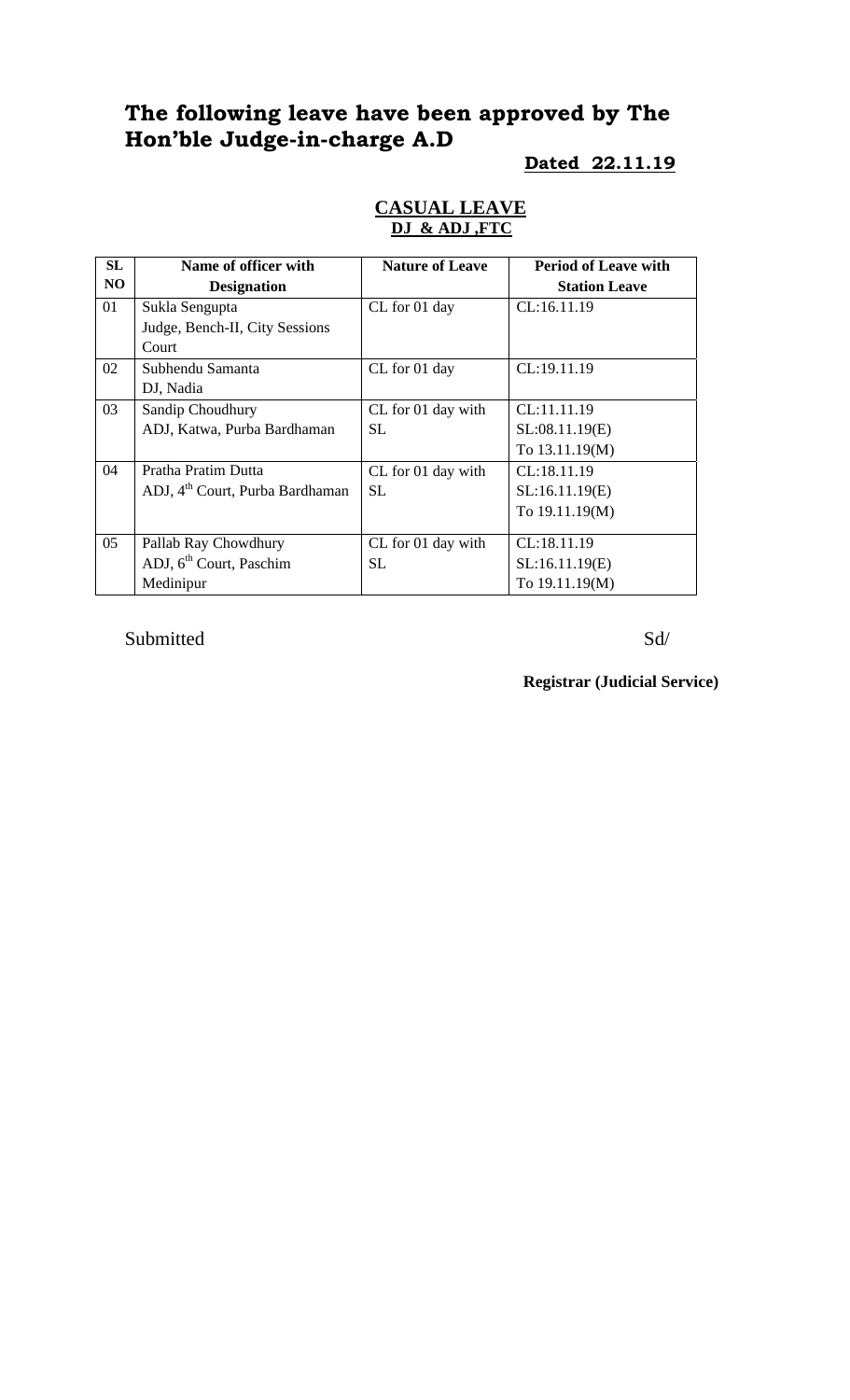# **The following leave have been approved by The Hon'ble Judge-in-charge A.D**

### **Dated 22.11.19**

| SL | Name of officer with                    | <b>Nature of Leave</b> | <b>Period of Leave with Station</b> |
|----|-----------------------------------------|------------------------|-------------------------------------|
| NO | <b>Designation</b>                      |                        | Leave                               |
| 01 | Bibhuti Khesong                         | CL for 02 days with SL | CL:22.11.19,                        |
|    | ADJ, 4 <sup>th</sup> Court, Paschim     |                        | 25.11.19                            |
|    | Medinipur                               |                        | SL:21.11.19(E)                      |
|    |                                         |                        | To 26.11.19(M)                      |
| 02 | Dipali Shrivastwa (Sinha)               | CL for 01 day with SL  | CL:22.11.19                         |
|    | ADJ, FTC-I, Pashim                      |                        | SL:21.11.19(E)                      |
|    | Medinipur                               |                        | To 24.11.19(M)                      |
| 03 | Mihir Kumar Mondal                      | CL for 02 days         | CL:25.11.19,                        |
|    | ADJ, 4 <sup>th</sup> Court, Howrah      |                        | 26.11.19                            |
|    |                                         |                        | Prefixing 23.11.19,                 |
|    |                                         |                        | 24.11.19                            |
| 04 | Manoj Kumar Sharma                      | CL for 02 days with SL | CL:21.11.19,                        |
|    | ADJ, 4 <sup>th</sup> Court, Krishnagar, |                        | 22.11.19                            |
|    | Nadia                                   |                        | SL:20.11.19(E)                      |
|    |                                         |                        | To 25.11.19(M)                      |
| 05 | Nandan Deb Barman                       | CL for 01 day with SL  | CL:22.11.19                         |
|    | ADJ, 3 <sup>rd</sup> Court, Purba       |                        | SL:21.11.19(E)                      |
|    | Bardhaman                               |                        | To 25.11.19(M)                      |
| 06 | Rajes Guha Roy                          | CL for 02 days with SL | CL:29.11.19,                        |
|    | ADJ, FTC-III, Paschim                   |                        | 30.11.19                            |
|    | Medinipur                               |                        | SL:28.11.19(E)                      |
|    |                                         |                        | To 01.12.19(M)                      |

### **CASUAL LEAVE DJ & ADJ ,FTC**

Submitted

Sd/

**Registrar (Judicial Service)**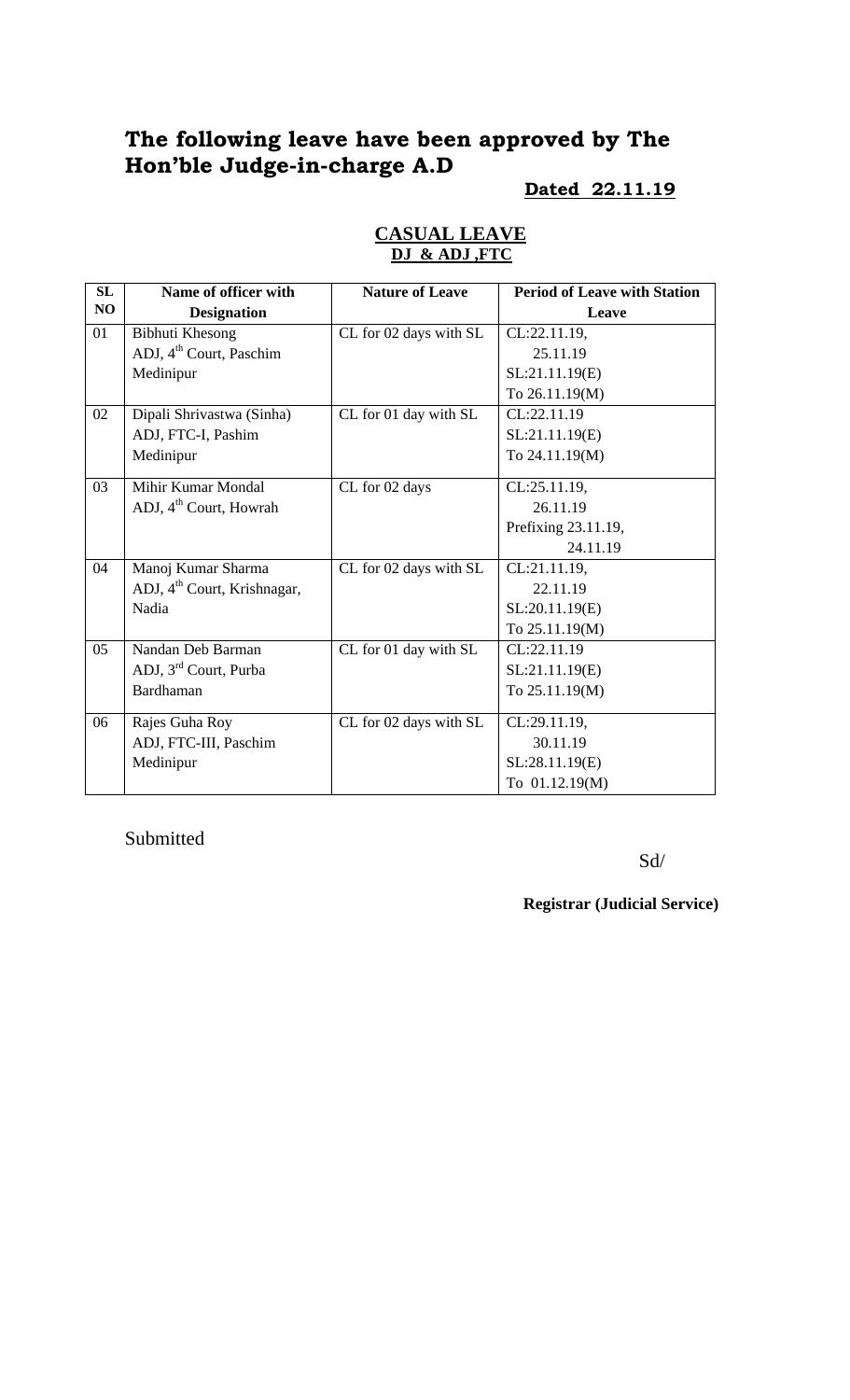# The following leave have been approved by the Hon'ble Judgein-Charge A.D.

### **Dated : 22.11.2019**

|           | $1110$ , $1101000$        |                     |                              |  |  |
|-----------|---------------------------|---------------------|------------------------------|--|--|
| <b>SL</b> | Name of officer with      | Nature of Leave     | Period of Leave with Station |  |  |
| NO        | Designation               |                     | Leave                        |  |  |
|           |                           |                     |                              |  |  |
| 01.       | Sri Sounak Mukherjee      | Earned Leave for 05 | From 21.10.2019 to           |  |  |
|           | CJ (SD), Darjeeling Sadar | days                | 25.10.2019                   |  |  |
|           |                           |                     |                              |  |  |
|           |                           |                     |                              |  |  |
|           |                           |                     |                              |  |  |

# **ADJ, FTC / CJ(SD)**

## **CJM/ACJM**

| <b>SL</b> | Name of officer with                                   | Nature of Leave             | Period of Leave with Station  |
|-----------|--------------------------------------------------------|-----------------------------|-------------------------------|
| NO        | Designation                                            |                             | Leave                         |
| 02.       | Sri Basant Sharma<br>ACJM, Mekhliganj, Cooch<br>Behar, | Earned Leave for 03<br>days | From 17.10.2019 to 19.10.2019 |

### **CJ(JD)**

| SL<br>N<br>$\mathbf 0$ | Name of officer with<br><b>Designation</b>                           | <b>Nature of Leave</b>     | <b>Period of Leave with Station</b><br>Leave |
|------------------------|----------------------------------------------------------------------|----------------------------|----------------------------------------------|
| 03.                    | Sri Jewel Chanda, CJ(JD) 1 <sup>st</sup><br>Court, Howrah            | Earned Leave for 01<br>day | On 04.11.2019                                |
| 04.                    | Smt. Priyanka Zimba<br>$CJ(JD)$ , $5^{th}$ Court, Howrah             | Commuted Leave 07<br>days  | From 02.09.2019 to 08.09.2019                |
| 05.                    | <b>Smt. Sremoyee Chakraborty</b><br>$CJ(JD)$ , $2nd$ Court, Malda    | Earned Leave for 01<br>day | On 30.10.2019                                |
| 06.                    | Smt. Anamitra Bhattacharya,<br>CJ(JD), 3 <sup>rd</sup> Court, Howrah | Earned Leave for 01<br>day | On 27.09.2019                                |

Submitted

Sd/-

 **Registrar (Judicial Service)**